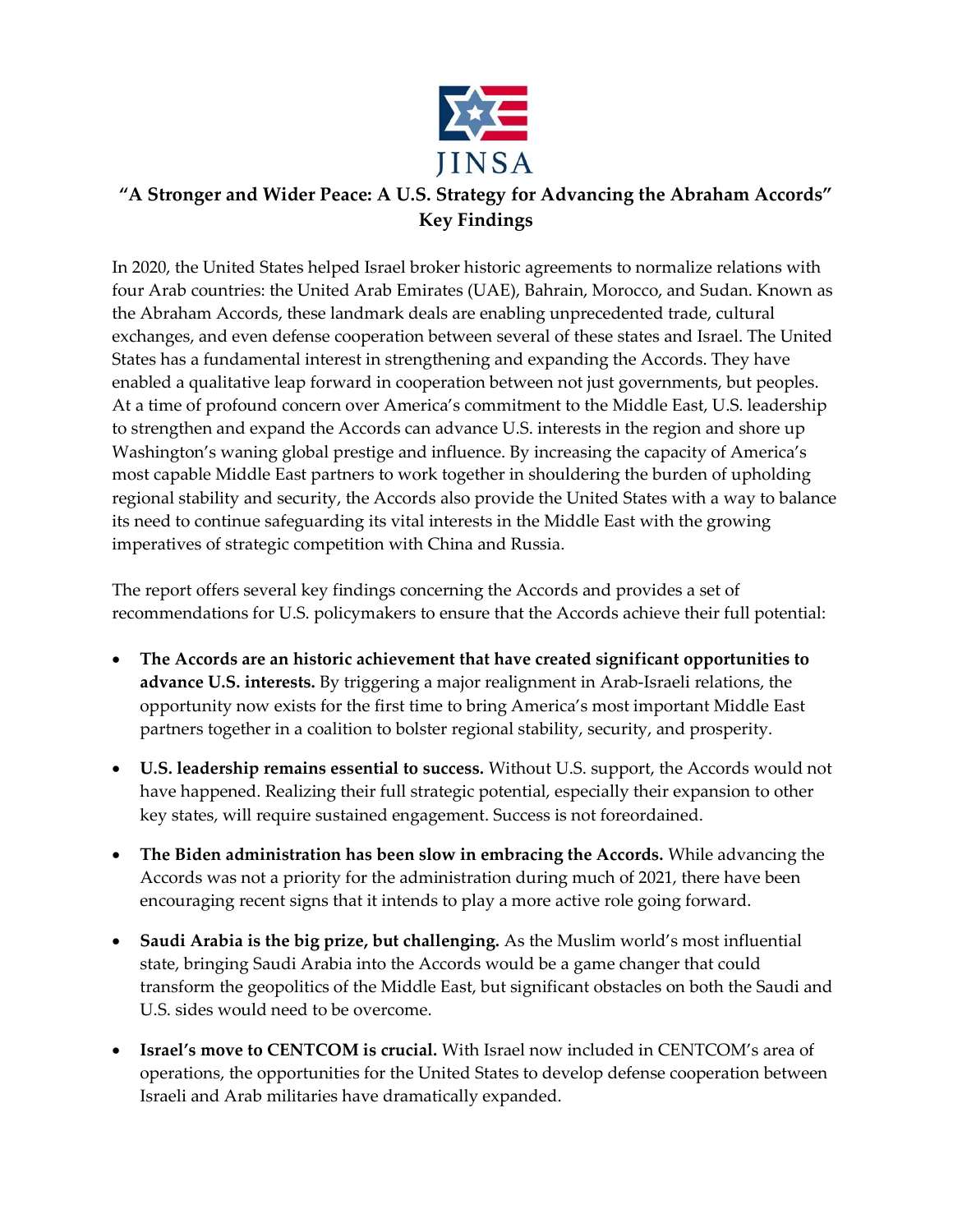The Accords have already demonstrated high potential for defense cooperation. Last November's first-ever combined naval exercise involving Israel, the UAE, and Bahrain is but one example of the important opportunities that the Accords are creating to shape the region's security environment in ways advantageous to U.S. interests.

## RECOMMENDATIONS:

Send clear signals of U.S. support for strengthening and expanding the Accords. The Biden administration and Congress should take steps to underscore that consolidating the Accords, including in the area of defense cooperation, and expanding them to include new members are among Washington's highest priorities. Specific initiatives could include the following:

- Appoint a Special U.S. Envoy for Normalization: Appointing a Special Envoy would send an unmistakable signal that strengthening the Accords and expanding them to more countries was now among the administration's highest priorities.
- Convene a Summit on Middle East Security with Israel and its Peace Partners: President Biden should convene a summit of leaders from Israel, the Abraham Accords countries, Egypt, and Jordan to launch a new U.S.-led security forum focused on building Arab-Israeli cooperation to bolster regional stability and security.
- Pass an Abraham Accords Defense Cooperation Act: To promote Arab-Israeli defense ties, Congress should pass legislation identifying key areas for U.S. efforts to catalyze greater cooperation, including integrated regional defenses against ballistic missiles, cruise missiles, and drones, as well as joint U.S.-Israel-Arab projects to research and develop vital military technologies.

Be Flexible, But Ambitious, In Developing Defense Cooperation. The Biden administration should guard against overreaching in its efforts to forge a new Middle East security architecture and remain attuned to the sensitivities and constraints of Israel's new Arab partners. Opportunities to achieve this include:

- Integrate Israel More Fully into CENTCOM: U.S. Central Command offers a natural locus to consolidate Arab-Israel security cooperation under American auspices. An agenda should focus on integrating Israel into CENTCOM structures and activities (e.g., the assignment of Israel Defense Force liaison officers) alongside Arab militaries, as well as developing a robust schedule of new combined exercises involving U.S., Israeli, and Arab militaries in all domains.
- Strengthen Maritime Security in the Middle East: The Middle East is home to some of the world's most important, but also conflict-prone, waterways and maritime chokepoints. Maritime security offers opportunities for CENTCOM to integrate Israel into existing U.S. led multinational task forces that are already engaged in critical missions to uphold international norms and protect regional sea lanes critical to the global economy.